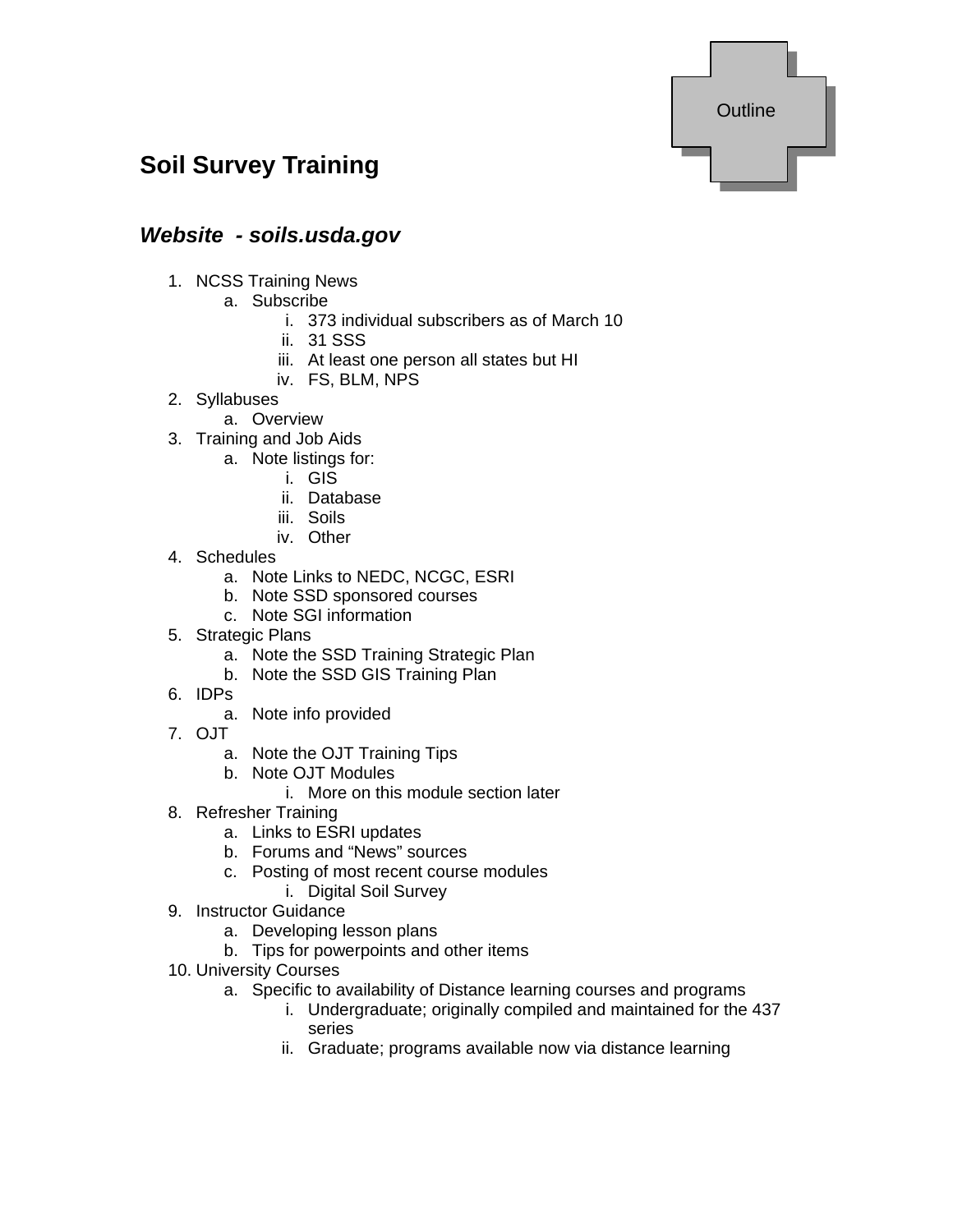- 11. Workshops
	- a. State or MO hosted
		- i. Post info for yours
			- 1. People outside state/MO might want to attend
			- 2. Maybe just get Ideas for own workshops
			- 3. Generally know what is going on across the country share what you are doing
		- ii. I can provide assistance to you
			- 1. Agenda building
			- 2. workshop set-up
			- 3. Guidance for instructors in preparation and delivery of training
- 12. Links
	- a. Sources of training info
		- i. NEDC, Aglearn, USDA Grad School, ESRI, NCGC

### *Distance Learning*

- 1. Not the preferred method but!
	- a. Training or no training is the issue because of
		- i. NEDC budget to offer training
		- ii. State budgets to send people to training
	- b. Need to look at courses that could be delivered via distance learning
- 2. Issues with going to distance learning
	- a. Hard to see the Huh? factor from those struggling with something
	- b. Networking among participants is destroyed
	- c. How to arrange so that they participate actively
	- d. How to arrange so that they are not seated at a computer for long hours
	- e. How to avoid the distractions that occur while in their office
- 3. Considering
	- a. Basically still instructor led for majority of training– will not be learner isolated with a module on Aglearn except for possibility of designated modules
	- b. For application type training (SDV, DSS examples), will provide opportunity for good to high end ArcGIS users to complete modules on their own prior to session, get certified, and opt out of "attending" the distance sessions.
	- c. Breaking up session over longer period of time, fewer hours per day
	- d. Smaller class size for application training (SDV, DSS) with those classes broken into smaller groups with an instructor assigned as mentor for 1-on-1 assistance via Netmeeting, emails, phone.
	- e. Prerequisite work, placing more responsibility for learning on the participant, especially for material that they can easily read versus receive as a lecture
	- f. Continued use of post course projects as means of measuring learning
- 4. Adobe Connect is the software package selected by NEDC as a delivery tool
	- a. Interface and capabilities are almost exactly the same as MyMeeting/LiveMeeting if you have "attended" one of those
- 5. Distance learning is a "work in progress"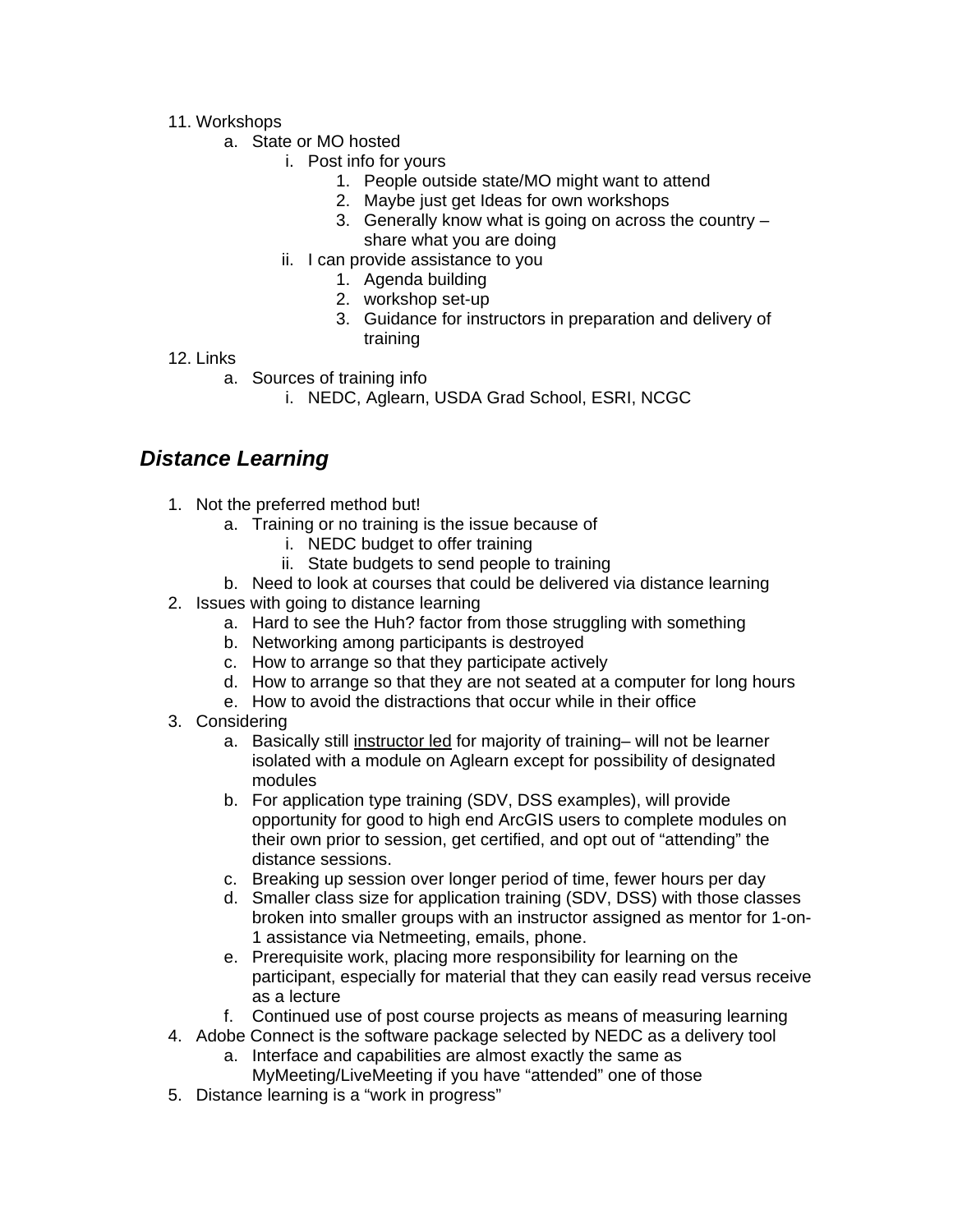## *Addressing Specific Courses*

- 1. Management of Soil Survey by MLRA [Correlation & Management of MLRA Soil Surveys]
	- a. 2 reasons for a name change
		- i. Reflects different approach in that it is mostly management oriented – little in way of correlation
		- ii. Makes it easier to "retake" the course
	- b. Highest priority
	- c. Redesign began in Sept
	- d. Draft lesson plan objectives went to MOLs in Feb
		- i. MOLs addressed topics and objectives during their Feb meeting
	- e. Pilot when?
		- i. Planning a rough cadre-only run through of materials the week of July 14-18.
		- ii. Do a pilot with small group of MLRA-SSO Leaders and maybe SDQSs) in Sept-Oct
	- f. Provide in FY09 via a **blended distance learning** package
		- i. All primary target audience in FY09
- 2. Technical Soil Services [Soil Technology Programs & Applications]
	- a. Basically same 2 reasons for a name change
	- b. Provide via **blended distance learning** package
	- c. Pilot?
	- d. Provide?
- 3. Soil Technology Application of Soil Data Viewer and ArcGIS in Technical Soil **Services** 
	- a. Terry Aho and Ed Griffin currently working on a distance learning package using the training handbook pretty much as is
	- b. Have a bulletin out and announcement in my.nrcs to expand the instructor cadre
- 4. Digital Soil Survey Data Management and Editing [Digital Soil Survey Mapping and Updating]
	- a. Currently updating for new tools, etc to stay current
	- b. 2 state hosted sessions this year
	- c. Will then begin developing a distance learning package using the training handbook as is
	- d. Doing this because
		- i. NEDC difficulties in funding training
		- ii. Need to provide this timely within early stages of careers
- 5. Soil Geomorphology Institute
	- a. Currently in session at NMSU
	- b. Remaining sessions at
		- i. PSU (moved to Oct 21– Nov 6, FY09)
		- ii. Alabama A&M (FY09? funding decision))
		- iii. Texas A&M (possibly fall of 2009 or spring 2010)
		- iv. UC-Davis (possibly)
		- v. NDSU (possibly)
	- c. SGI targets: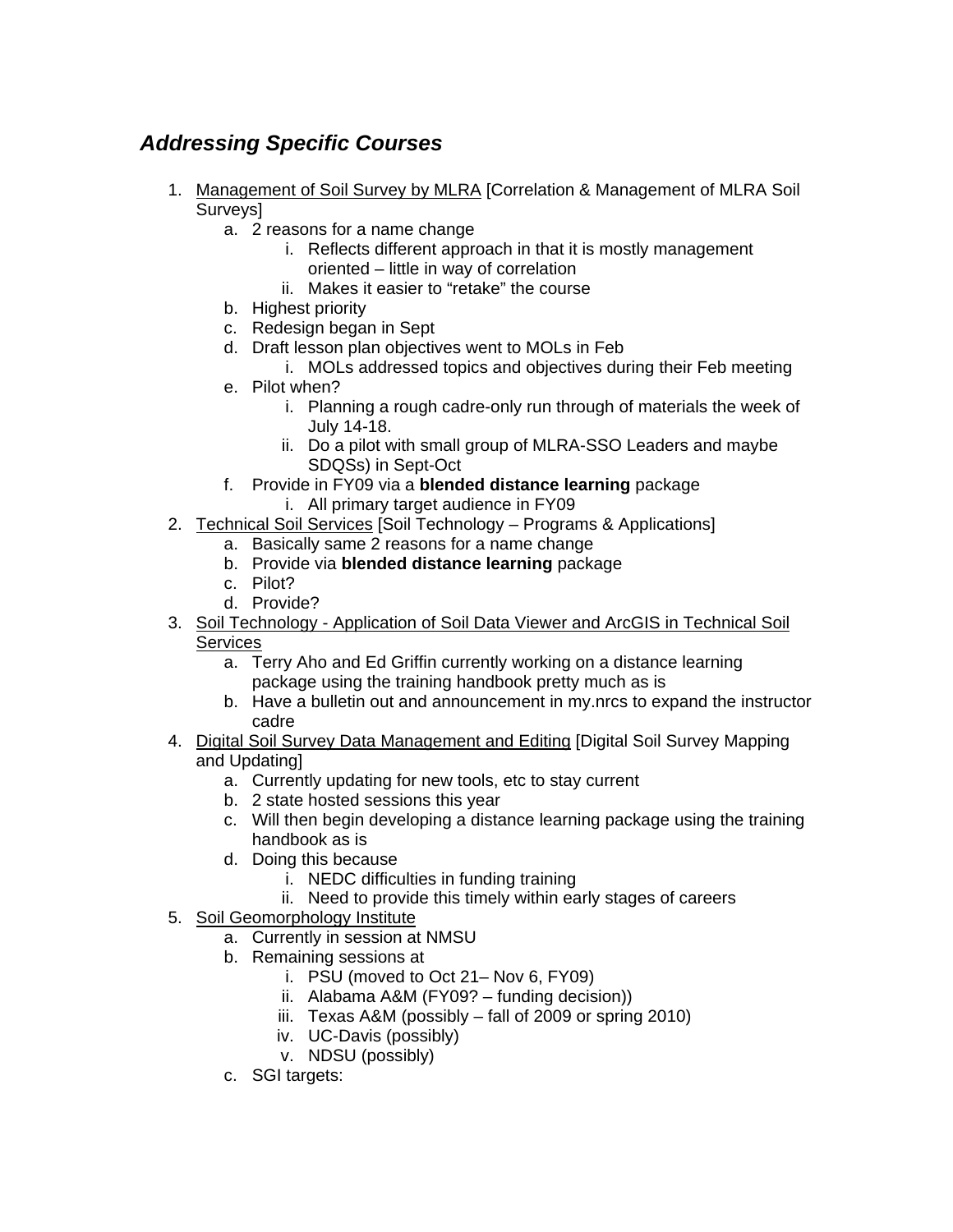- i. All soil scientists but especially those involved in project soil survey
- ii. New soil scientists  $(2^{nd}$  to  $3^{rd}$  year) would benefit greatly
- iii. It is not a course about the geomorphology of the area where located…
	- 1. all environments are covered equally
	- 2. It is about 4 principles and how they are integrated to develop landscape models
		- a. Stratigraphy Geomorphology Hydrology Pedology
- 6. Remote Sensing
	- a. Package of 3 courses
		- i. Photo Interpretation
		- ii. Introduction to Digital Remote Sensing using Erdas Imagine software
		- iii. Applications of Digital Remote Sensing to Soil Survey
	- b. Unfortunately, because of funding, the last in the series is ready for a pilot before the prerequisites are available
- 7. NASIS 6.0
	- a. Basics covered by Jim Fortner this week
	- b. Paul Finnell's modules already posted on our website remain viable as far as processes are concerned
	- c. Paul will update the posted modules to reflect the new interface
- 8. All courses are certified by NEDC through the Association Continuing Education & Training (ACET) to receive CEUs at rate of 1 CEU per 10 hours of training satisfactorily completed.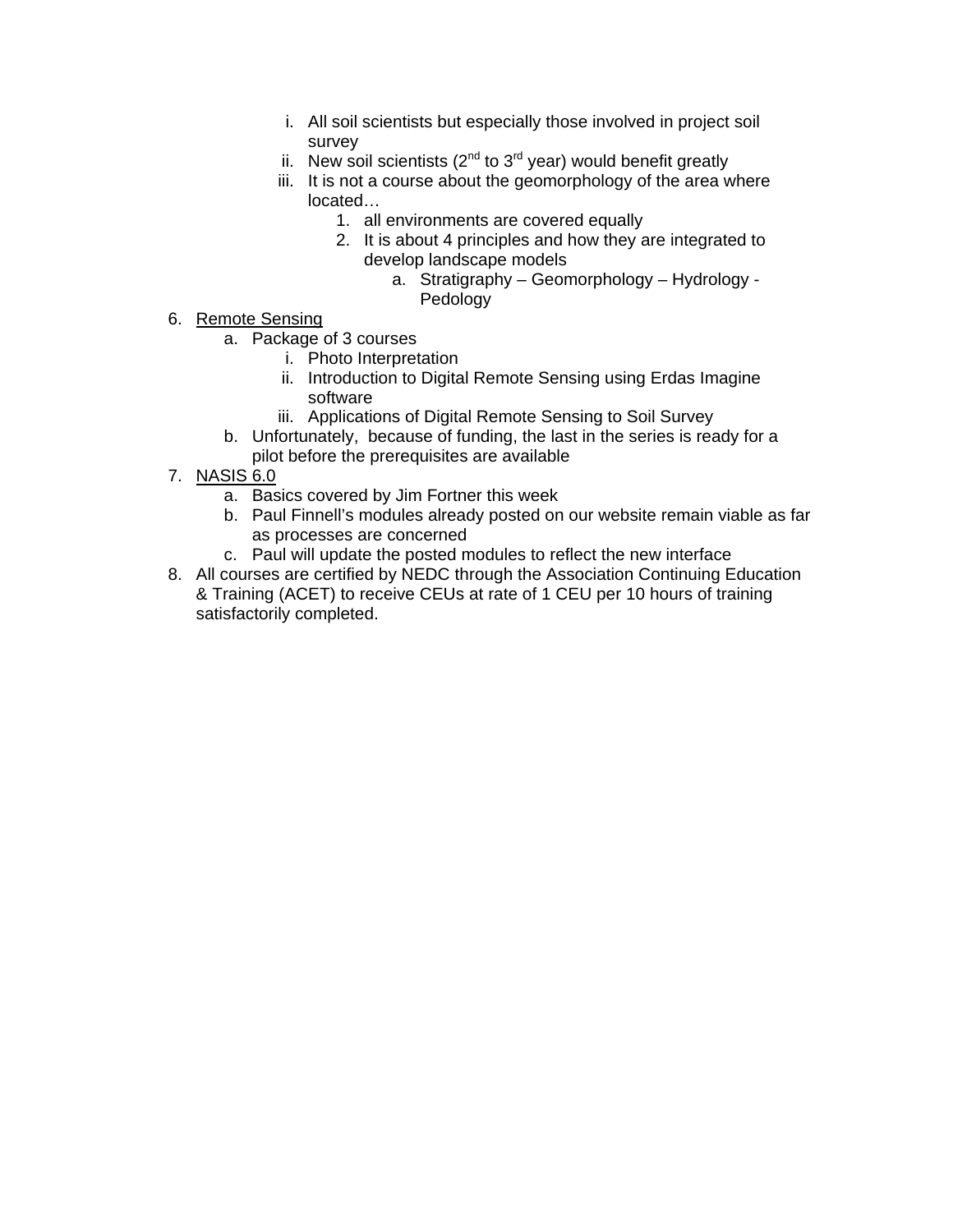### *Pre and Post Course Assignments as Part of Training*

- 1. Already part of several courses
	- a. Basic Soil Survey (Pre)
	- b. Soil Correlation (Pre and Post)
	- c. SGI (Post)
	- d. Digital Soil Survey Data Management and Editing (Post)
- 2. They will:
	- a. Reinforce and measure learning
	- b. Support their project work versus being make-work assignments
	- c. Be part of requirements for earning CEUs
- 3. We use a learner-supervisor contract to make everyone aware of them and check off that they will agree to complete them
	- a. Some in form of a OJT module
- 4. Need SSS continued support for these

### *OJT*

- **1. Why** 
	- a. Part of the SSD Training Strategic Plan developed in 2005
- **2. What** 
	- a. See 2 lists in your hands
		- i. **Handout #1 Project Soil Survey** primarily new soil scientists but some will address more experienced people
		- ii. **Handout #2 Technical Soil Services** primarily new non-soil scientist NRCS and SWCD employees
		- iii. List developed by two separate teams
			- 1. **PSS** Project soil scientists, SDQSs
				- 2. **TSS** Resource Soil Scientists, Assistant State Soil **Scientists**
		- iv. Lists are dynamic will add when determined a need exists
	- b. Each list addresses a task that could be completed in about 30-45 minutes, to include:
		- i. "understanding" or "complete with supervision" proficiency levels
	- c. Each module includes:
		- i. Cover sheet with objectives, etc.
		- ii. 5 step process for instruction
		- iii. Lesson
		- iv. Job aids
		- v. Measurement of learning quiz is an example
		- vi. Performance report
	- d. Examples provided
		- i. **Handout #3 -** Fairly simple to develop already has a job aid with instructions to follow [Web Soil Survey]
		- ii. **Handout #4 -** More involved, need to create steps to follow [Soil Taxonomy & Keys to Taxonomy]
		- iii. **Handout #5 -** Generic, a template for trainer to prepare for use *"in their soil survey area"* [environmental issues]